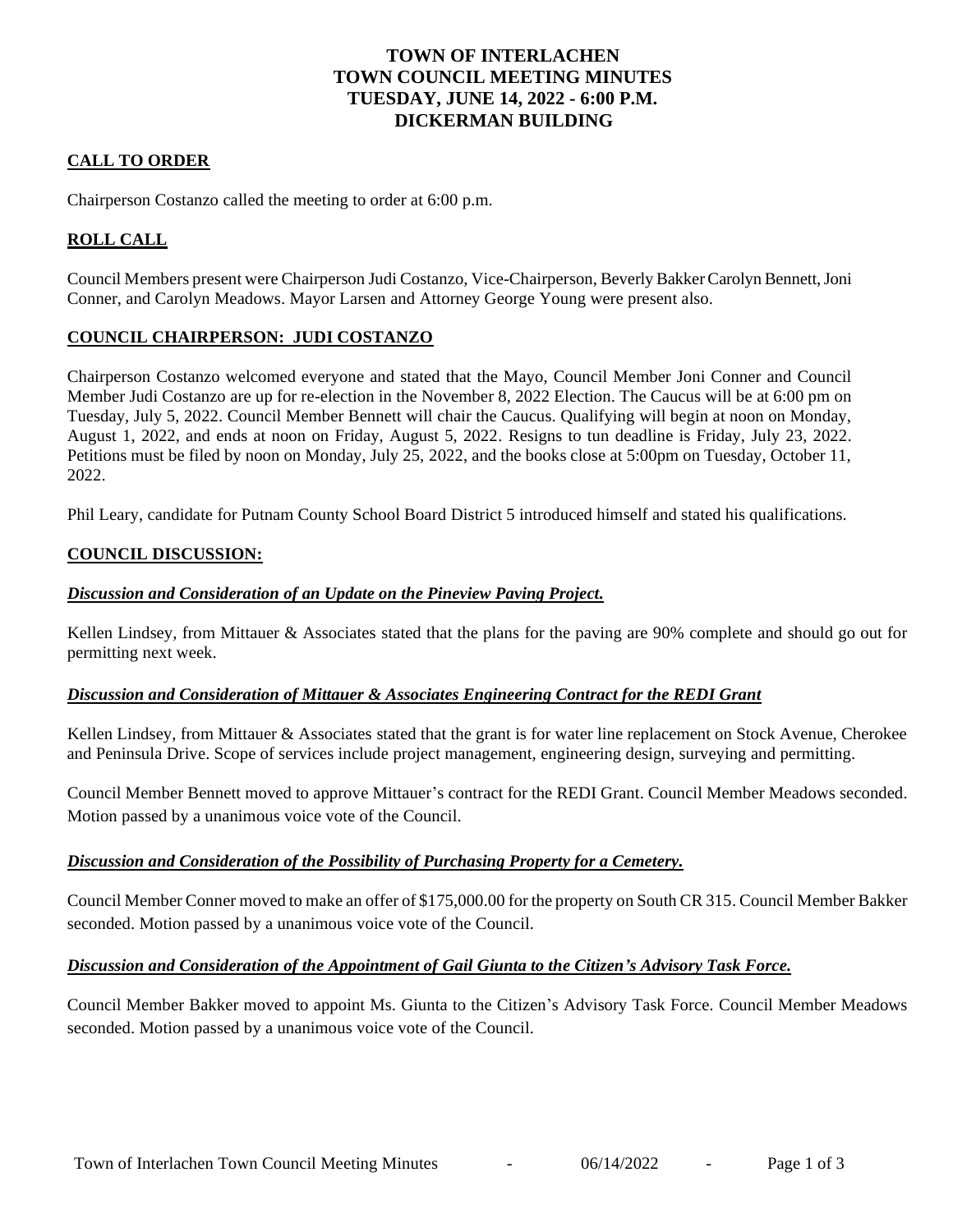## *Discussion and Consideration of the Appointment of Shelton Griffis to the Citizen's Advisory Task Force.*

Council Member Bennett moved to appoint Mr. Griffis to the Citizen's Advisory Task Force. Council Member Baker seconded. Motion passed by a unanimous voice vote of the Council.

## *Discussion and Consideration of Update on the Brush store Property.*

The Clerk stated that the County Codes Enforcement Officer feels that the owner of the property is in compliance with the order to board up the building.

Attorney Young stated that he disagrees and will talk to the Codes Enforcement Officer's boss.

## *Discussion and Consideration of a Community Event.*

Council Member Conner stated that she would like to have another rock painting event for children at the Community Center in July.

Council Member Meadows moved that the Town sponsor the event. Council Member Baker seconded. Motion passed by a unanimous voice vote of the Council.

## *Discussion and Consideration of Setting a Date for a Budget Workshop.*

The second budget workshop was set for 2:00pm on Tuesday, July 19, 2022.

## *Discussion and Consideration of Setting a Date for the November Council Meeting.*

Since the election falls on the night of the Council meeting and the votes wont' be official until November 18, 2022, Supervisor of Elections, Charles Overturf suggested that the meeting be postponed until November 22, 2022.

The Council decided to postpone a decision until after the Caucus.

## *Discussion and Consideration of Shirts for the Council Members.*

After much discussion it was decided to discuss this later at the budget workshop.

### **ORDINANCES:**

## *Ordinance 2022-4; Land Use Change. – 2 nd Reading*

By unanimous general consent Ordinance 2022-4 was read by title only.

Council Member Conner moved to adopt Ordinance 2022-4 on second reading. Council Member Bennett seconded. Motion passed by a unanimous roll call vote of the Council.

## *Ordinance 2022-5; Zoning Map Change. – 2 nd Reading*

By unanimous general consent Ordinance 2022-5 was read by title only.

Council Member Bakker moved to adopt Ordinance 2022-5 on second reading. Council Member Conner seconded. Motion passed by a unanimous roll call vote of the Council.